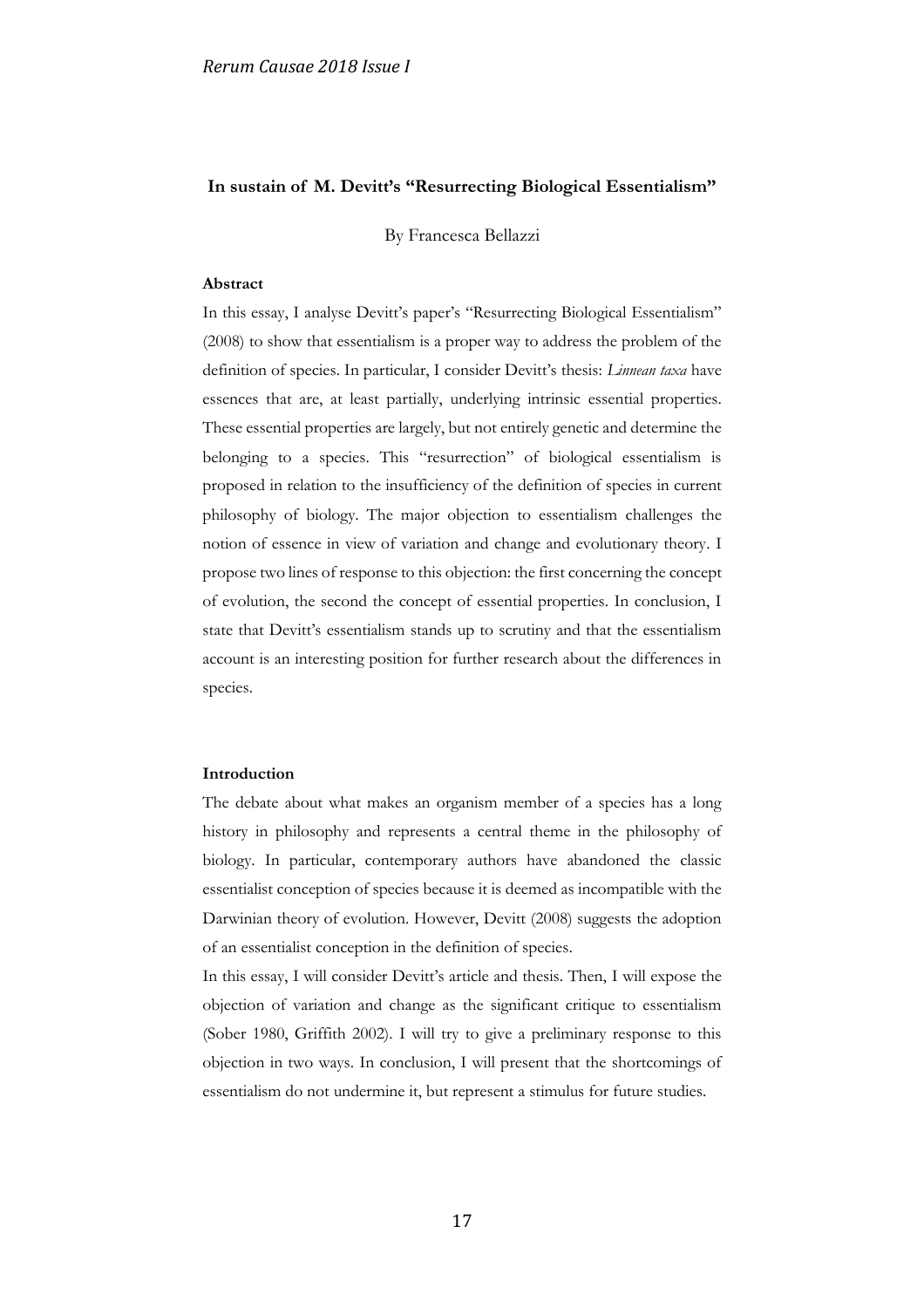### **Devitt's argument**

<u>.</u>

*Essentialism about species is today a dead issue. (Sober 1980, p.353)*

Essentialism has already been dead for twenty-eight years when Devitt resurrected it. In his paper, *Resurrecting biological essentialism* (2008) he aims at reintroducing essences in relation to the definition of biological species in order to give a structural explanation of biological generalisations. In particular, his concern is to identify the properties in virtue of which an organism is a member of a species. He argues that essential properties have this role. More precisely, Linnean taxa<sup>6</sup> have essences that are, at least partially, underlying intrinsic essential properties; these essential properties are mostly, but not entirely genetic, and determine the belonging to a species rather than another. His view, and in general the essentialist position, has been criticised by many authors (Sober 1980, Richards 2010, Wilson *et al*. 2007). The most substantial objection to essentialism is based on evolutionary theory and change and variations in species. Indeed, evolution challenges the idea of an essence that remains stable within time and define the species.

Let us now consider more in detail Devitt's argument. Firstly, he separates the *category question* from the *taxon question* about the definition of species (Devitt 2008, 2010; Ereshefsky 2010, 2017). These can be summarised as follows:

- The category question concerns the definition of the species category, i.e. what is for a group or kind to be a species. It gives the *ratio cognoscendi* or *classificandi* of the species, that is, respectively, why we *know* that *Xenopus laevis* is a species and why we *classify* groups of frogs as species.
- The taxon question addresses the properties in virtue of which an organism belongs to a particular species, i.e. "what is for an organism to be a member of a particular kind" (Devitt 2008, p.334). It gives the *ratio essendi* of being a member of a species, that is why a *Xenopus laevis*

<sup>6</sup> *Linnaean taxa* are biological kinds that reflect the biological categorisations of Carl N. Linnaeus' hierarchy (1735-58): domains, kingdoms, phyla, classes, orders, families, genera, species, and subspecies.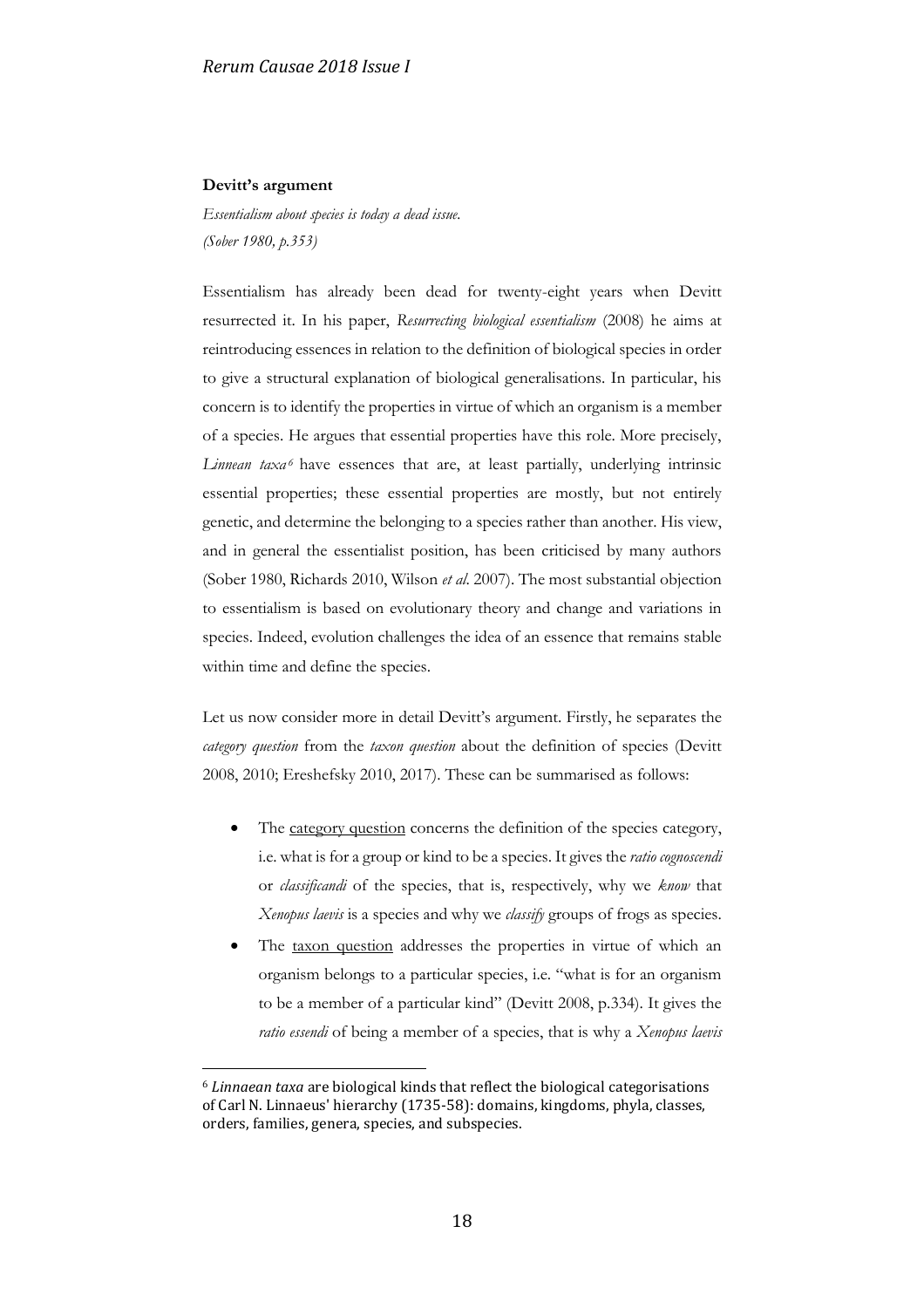*is* a member of the species *Xenopus laevis* rather than, e.g. *Xenopus tropicalis*.

Devitt believes that the current positions in philosophy of biology about species are answers to the category question rather than to the taxon question. These positions can be summarised as the following:

- Phenetic concepts theory: species are based on overall similarities between phenotypic traits. This position is now generally considered naïve.
- Biological species concepts theory (BSC): species are groups of interbreeding natural populations that are reproductively isolated from other such groups.
- Ecological niche concepts theory (ENC): species occupy a certain ecological niche, and their members exploit the same set of environmental resources and habitats.
- Phylogenetic-Cladistic concepts theory (P-CC): species are identified regarding evolutionary history.

However, none of them seems to explain why, for example, a horse is a horse rather than a cat. Indeed, these positions are able to give a definition of the *category* species, i.e. they are able to define the category species, but they do not provide any further structural explanation on its members. As far BSC as is concerned, it is possible to identify the *category species* because it is a group of interbreeding natural populations. However, this does not give us any explanation of why a member of a species interbreeds just with a member of the same species. In consequence, Devitt claims that essentialism is the only position that can answer properly to the *taxon* question. In fact, essentialism individuates the structures thanks to which an organism is a member of a particular species. He presents his intrinsic essentialism in the following way. At first, he individuates intrinsic properties as the ones that are possessed by an entity independently from outside forces. Then, he defines essential properties as those intrinsic properties that characterise the entity as a member of the species. In *Linnean Taxa*, intrinsic essential properties are at least partially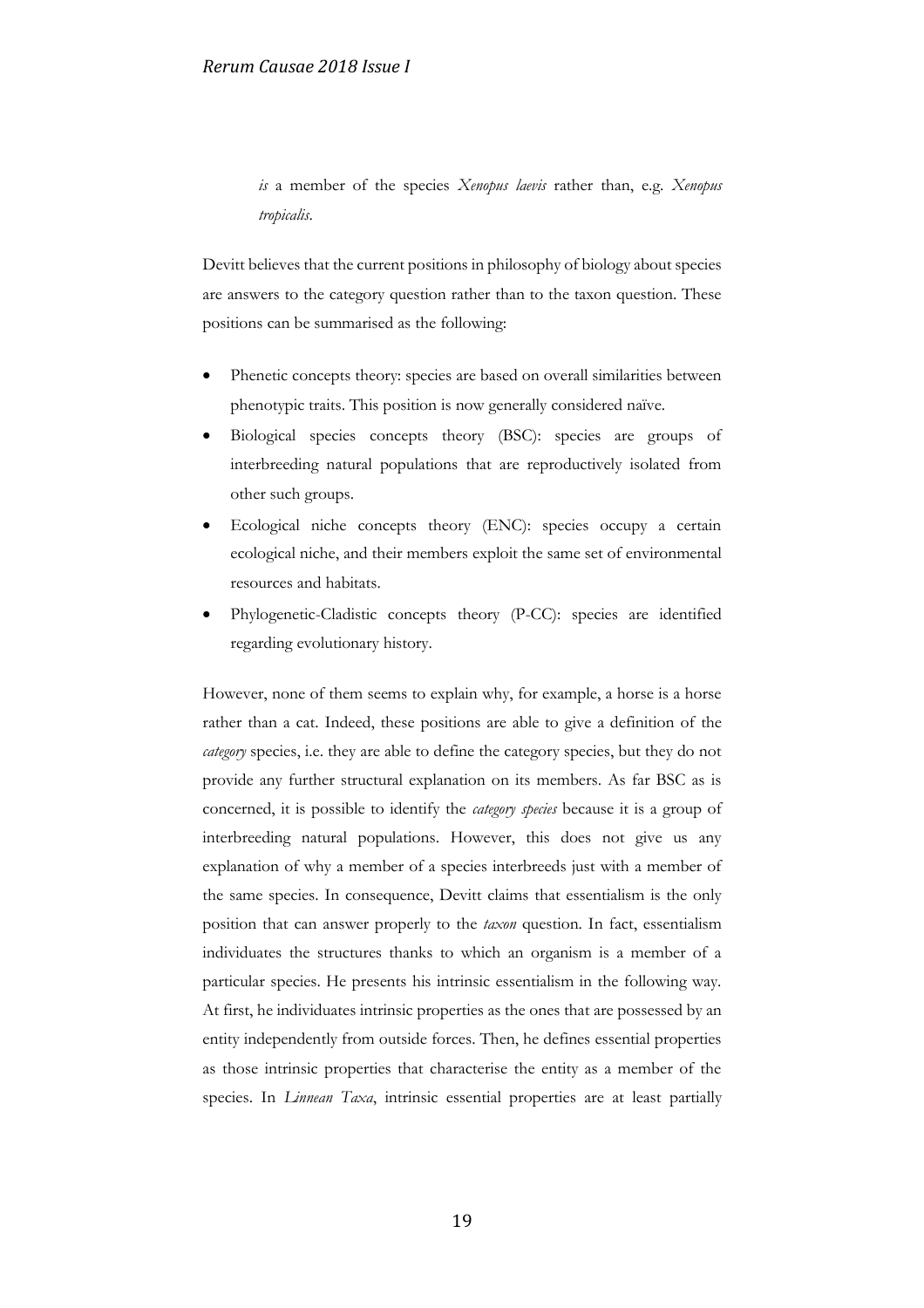genetic. In conclusion, he states that an individual is a member of a particular species, partially, in virtue of such essential genetic makeup that it possesses. It is important to notice that his essentialism is not committed to a fully intrinsic essence position. Devitt's essentialism wants to underline that there are common shared genetic properties between members of the same species and those, with others such as a specific relation with the environment, can explain, i.e., why a horse is a horse rather than a cat. Essential properties are explanatory structures not used to obtain the definition of the individual itself, but to the definition of the individual as a member of a species.

Moreover, this kind of essentialism is interesting because it is a *taxon-answer* compatible with different *categories-answers*. Indeed, it is compatible with BSC: species are groups of interbreeding natural populations that are reproductively isolated from other such groups because members have the same essential properties. The same holds for with ENC: members share the same ecological niche because members share the same essential properties. As P-CC is concerned, essentialism can be in agreement also with this position. In fact, essentialism is not committed to a fully intrinsic essence, and the interaction with the environment is acceptable.

### **Variation and change**

Devitt's argument is interesting and well explained. Indeed, I agree that current positions in philosophy of biology are insufficient and not satisfactory in the explanation of why an organism is a member of a species rather than another. However, there are some points in the argumentation that need further development and can be subjected to critiques. The primary critique concerns change and variations in species and the evolution of species gradually in time. Indeed, it seems difficult to identify essences that will not be affected by changes. In particular, due to the brevity of this essay, I will focus on Sober's (1980) and Griffith's (2002) arguments against biological essentialism. Sober (1980) claimed that the genetic make-up of a species is something that continually changes and evolves. The variety of the genetic composition is central to the concept of evolution and adaptation itself. He assumes that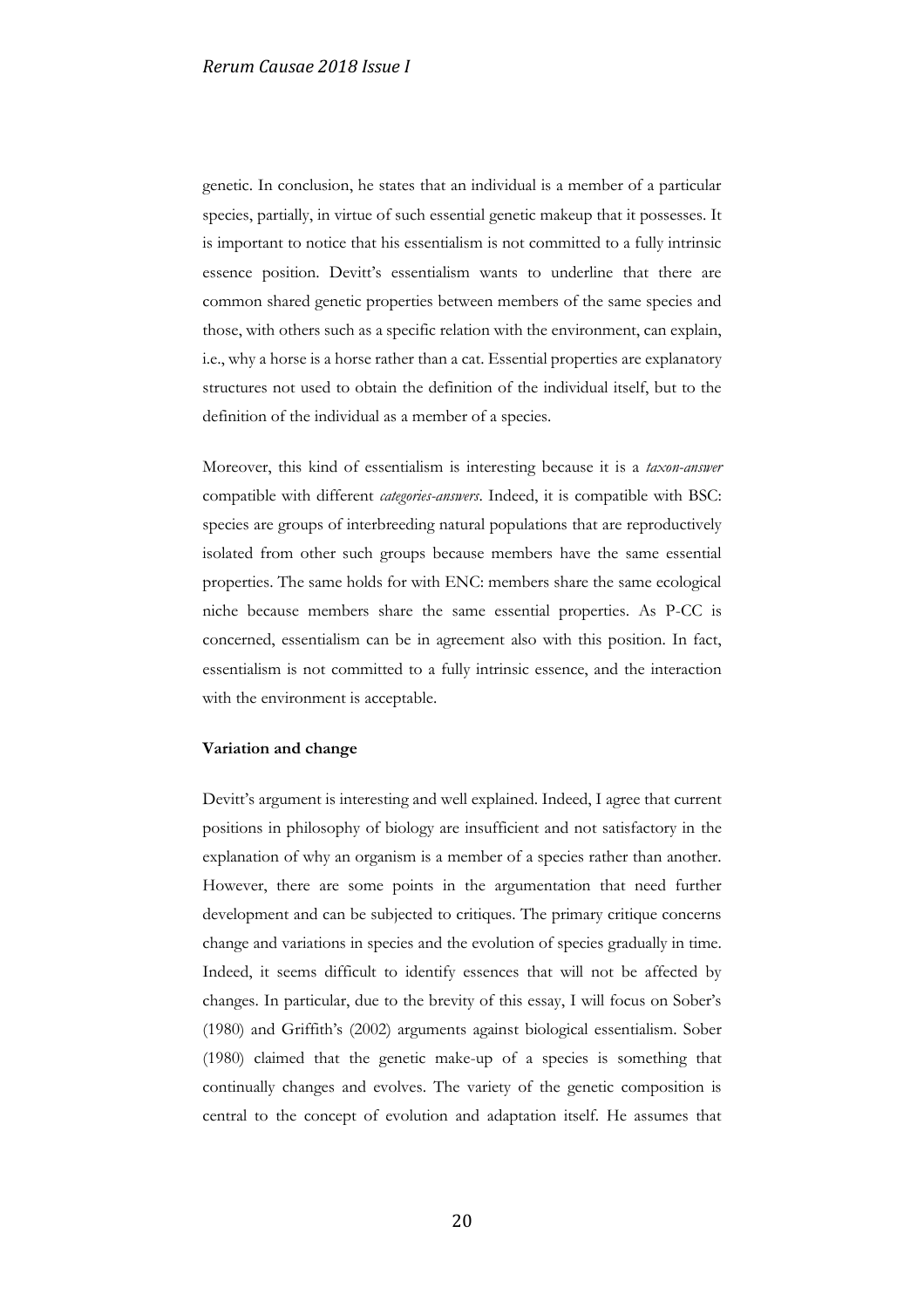essences that are central in the definition of species are stable and fixed. Thus, this implies that intrinsic genetic essences are in contradiction with the contemporary theory of evolution. Secondly, Sober (1980) and Griffith (2002) affirmed that essentialism does not entail the importance of genetic variation in the Darwinian selection and evolution. In particular, Sober (1980) claimed that "Aristotelian" essentialism interprets variation as taking the organism away from its original nature and from the ideal, according to the theory of "Natural State Model". In this way, differences caused by variations are unpleasant effects of the modifications of the organisms (Sober 1980, p. 362). This, in his opinion, is strictly in opposition to Darwinian Theory. Indeed, according to the evolutionary theory differences are not effects, but causes of evolution and better adaptation to the environment. An essentialist conception would be necessary in contradiction with this because essences are presented as stable and ideal properties that must be preserved. Devitt himself replies to these objections stating that essentialism is not committed to a wholly intrinsic essence position that avoids any form of change. This "weak" version of essentialism has two implications: only a part of the genetic material is essential and the essence of the species is influenced by external factors without. In consequence, it is possible to combine small variations in the genetic set and still preserve the belonging to a particular species.

### **Two possible answers to the objection of variation and change**

### *Whatever it was that Darwin was up against, it was not Aristotelian essentialism.*

### *(Lennox 2001, p.162)*

In this section, I will try to propose two other possible answers to the "evolutionary objection". The first one is based on the definition of evolution in this context. The second one is based on a better explanation and understanding of what an essential property is. Let us now consider the first answer to the objection. In the contemporary philosophy of biology, there are two broad conceptions concerning the concept of evolution: "evolution **within** the specie or *microevolution*" and "evolution **of** the species or *macroevolution*"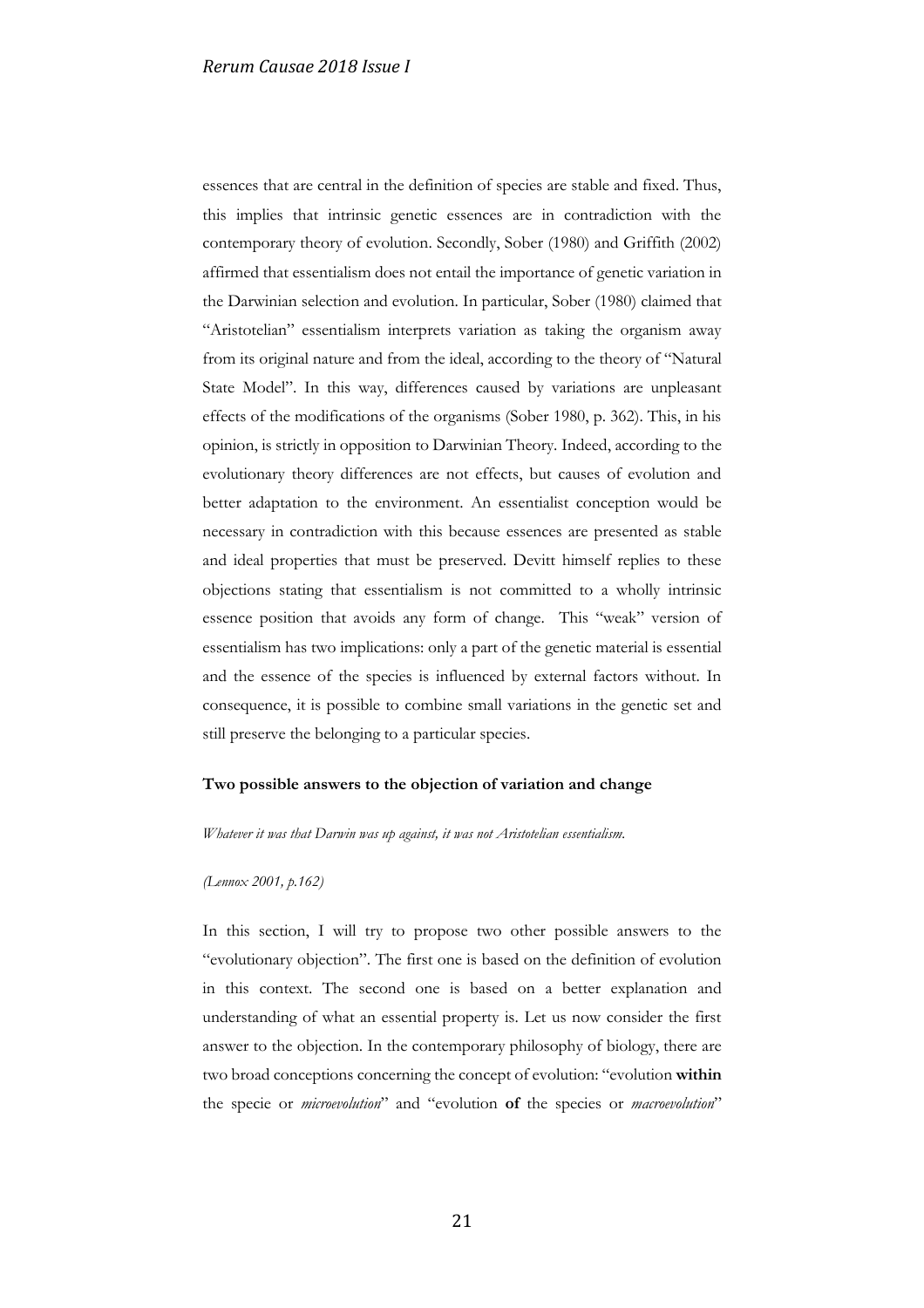(Godfrey-Smith 2014). If evolution is considered only as "evolution **within** the species", then essentialism can be problematic. Indeed, the species need to be the same even if the essential genetic properties are changing and this is contradictory. However, if we conceive evolution as an "evolution **of** the species", then evolution is the substitution of a species by another and essentialism can be saved. In particular, it can be possible to identify two families of changes in the genetic make-up. The first one is a change of the essential part of the genetic set so that the species is substituted by another and this refers to *macroevolution*. It can be possible to identify a "critic threshold" in the modification of genetic material beyond which it is correct to identify the substitution of the species with another. The second one is a change in genetic set that is not essential: it merely diversifies the individual from another member of the species and this is the case of *microevolution*. Indeed, it would be a simple variation that differentiates an individual from others, without undermining its membership to a particular species. In this way, essentialism entails for both micro and macro evolution.

Let us now move to the second answer that is based on a deeper understanding of the concept of essential properties. At first, individuals of the world have some properties, and these can be divided into essential properties and nonessential properties. Essential properties are the ones that characterise the species of the individual, and they are a sort of "necessary condition" for the identity of it *as a member of a species*. Non-essential properties are extrinsic or functional properties that don't define the identity of the individual *as a member of a species*. These distinctions were made by Aristoteles in the *Categories*, where he divided the properties that explain the *essence of an object* from the ones that are *merely* in the object. In the *Metaphysics* he separated what is *accidental* (συμβεβηκός) and what is *essential* (καϑ᾿ αὑτό). Being as accidental is something that is "not forever nor mostly", which means it can change in the individual under consideration without any affection to the identity of it. Being as essential, on the other hand, is what the individual is "for itself". The essential properties represent the content of the definition and, in the classic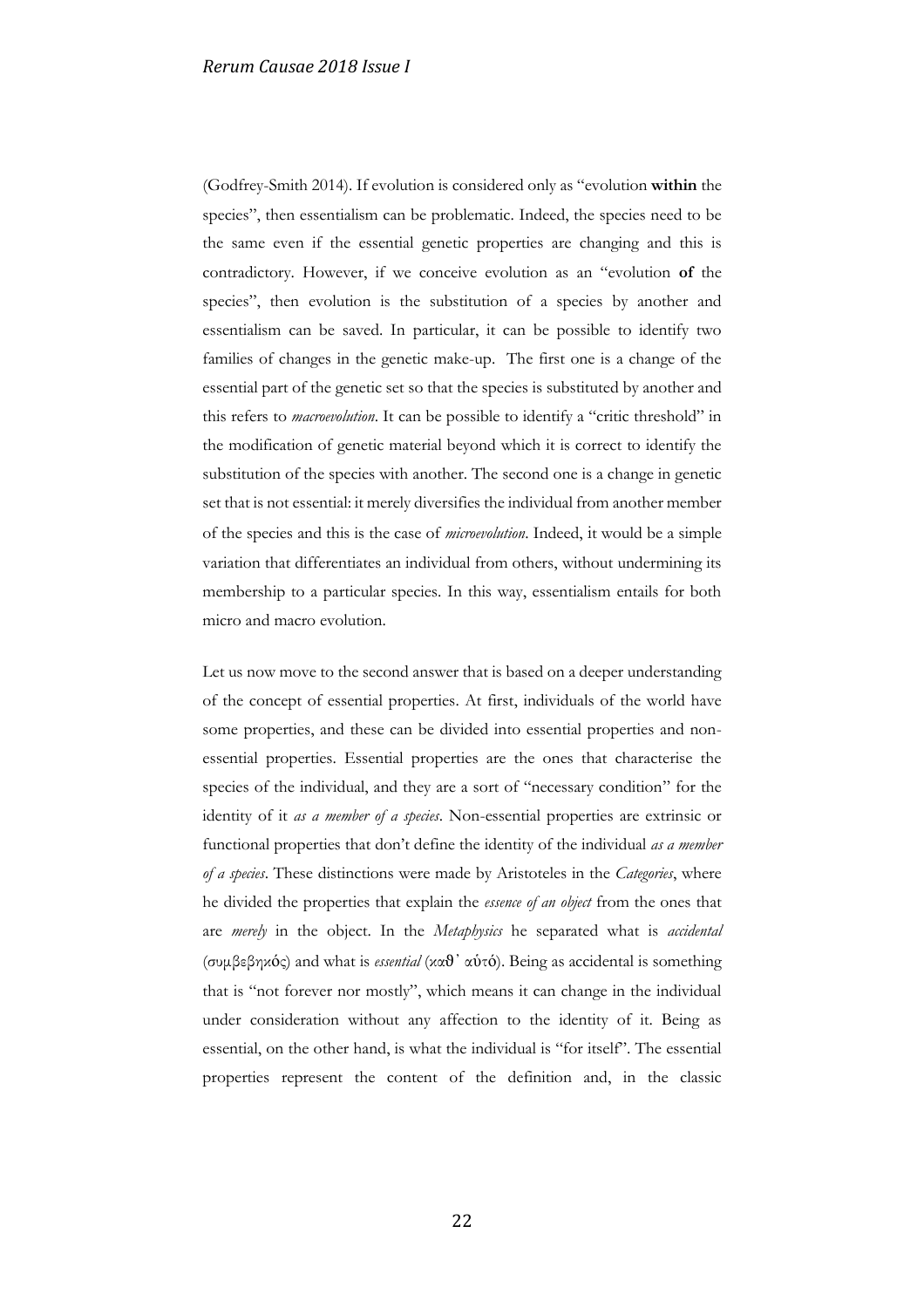conception<sup>7</sup> , essential properties are what characterise the kind or the species of an individual. In this context, species can be identified as groups of individuals that share the same essence. The classical conception of essential properties is consistent with Devitt's thesis. Indeed, species can be identified as groups that share, at least partially, the same set of genetic makeup that represents the intrinsic genetic property of the species. Furthermore, a deep understanding of this conception of essential properties can undermine the objections reported in the previous section. At first, Sober's (1980) presentation of the Aristotelian conception of essential properties seems incorrect and a result of a combination of the Platonic conception of essences with the Aristotelian one as a result of Mayr's analysis of essentialism (1959). Indeed, in the Platonic conceptual framework, essences are the ideal of the objects, they are immutable and stable, and they have an ontological priority compared to the individual which instantiates them. This version is incompatible with evolution. On the opposite, in the "Aristotelian conception", the concrete individual with all of its characteristics has an ontological priority. The essential properties define it as a member of a species because these properties are instantiated in all the individuals that are the member of that species. In this second view, variation and change in the essential properties are possible because they are a consequence of variation and change within the concrete biological organisms. These changes can lead to a substitution of a species by another and so macroevolution. Thus, this kind of essentialism seems not to be in contradiction with evolutionary theory. Furthermore, let us consider more precisely Sober's (1980) critique about the incompatibility between the Aristotelian conception and the evolutionary theory one. At first, in the Aristotelian conception changes in the individual are not conceived as effects of external factors. On the contrary, variation is interpreted as a cause, specifically, the final one, and it is a movement from potentiality to act. The theory of potentiality and actuality is crucial in order to understand the development of biological entities, and the idea of movement and variation is of fundamental importance in the development of biological life (cfr. *Generation* 

1

<sup>7</sup> With classical conception I am referring to Aristoteles and Thomas Aquinas, in particular *De ente et essentia*.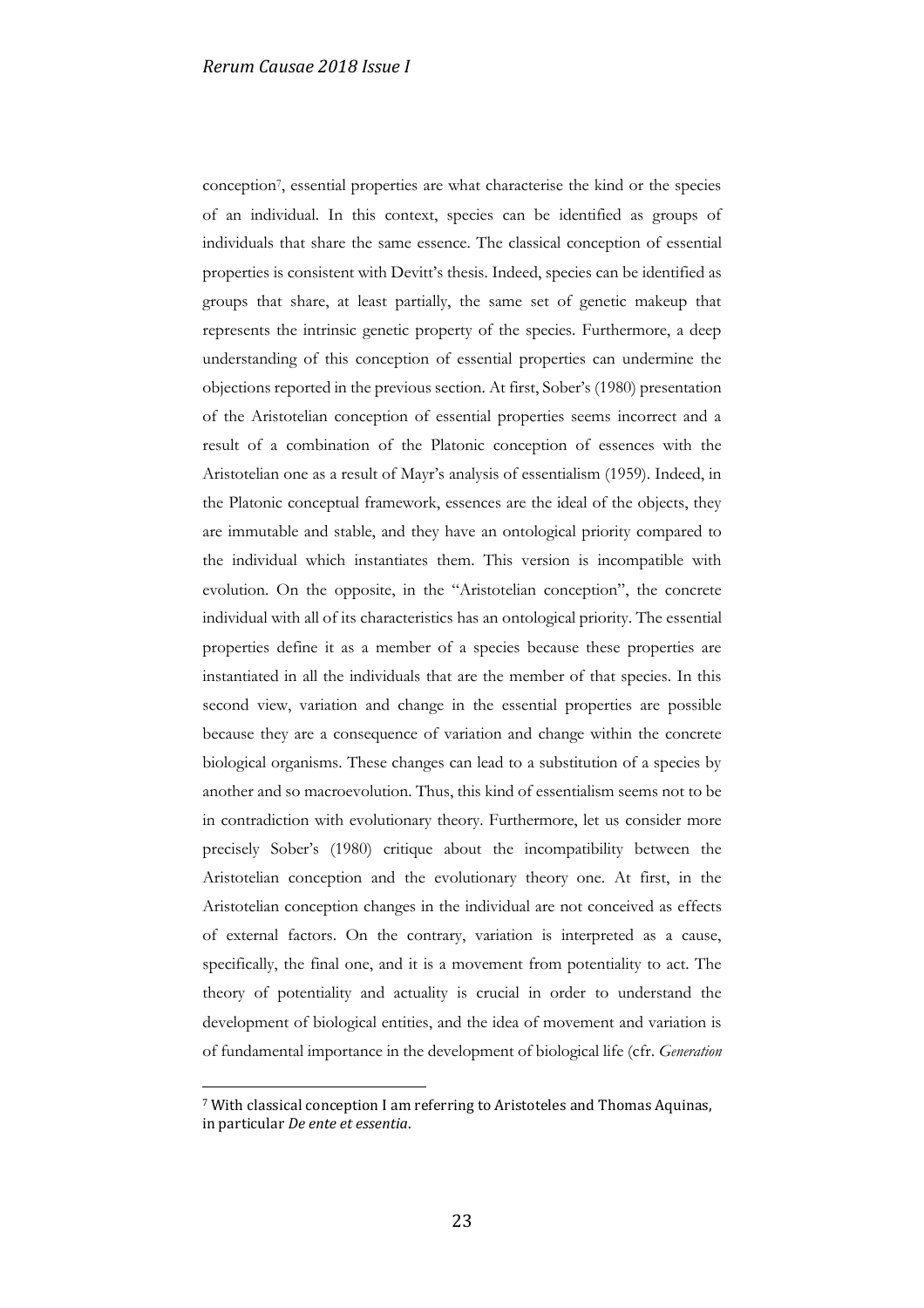*of Animals*, *Parts of Animals*). Secondly, to mention the theory of "Natural State Model" in this context is incorrect. Indeed, the Natural State Model is presented in the *Physics* and in *On the Heavens* and concerns the movement of physical objects. This theory does not apply to Aristoteles's biological theory, where the idea of change is central about potentiality and actuality. Aristotle himself separates the method of study physical objects from the method of study biological ones (Parts of Animal I,1), and he recognises that the two domains describe different kinds of necessity. Indeed, if physical objects respect the Natural State Model, biological objects change according to a form of hypothetical necessity. This hypothetical necessity refers to the fact that biological beings are not directed toward a specific form or species, but rather to the fact that they have to be alive and survive (Lennox, 2001a). Thus, in natural beings, modifications are not seen as a deviation from ideal concepts of species, but rather as something that permits the survival of the being. In conclusion, I think that a conception of essential intrinsic properties that are close to the Aristotelian conception of essences is compatible with evolutionary theory. Furthermore, the identification of at least partially genetic essential properties in the definition of species can help us in answer to the taxon question.

In conclusion, I find that Devitt's argument stands up to scrutiny. I agree with him about the inadequacy of other accounts in the answer of what he calls the "*taxon question*" and the efficacy of the essentialist position. However, I find that his argument needs further explanation about what he intends with genetic makeup and further specifications about the commitment to a "not fully determined essence". Indeed, the identification of a specific genetic set and of a specific "threshold" beyond which evolution leads to a new species can give a crucial advantage to the argumentation. Nonetheless, I do not think that this lack of further explanations undermines the argument, but it represents a reason to develop this position further.

## **Conclusion**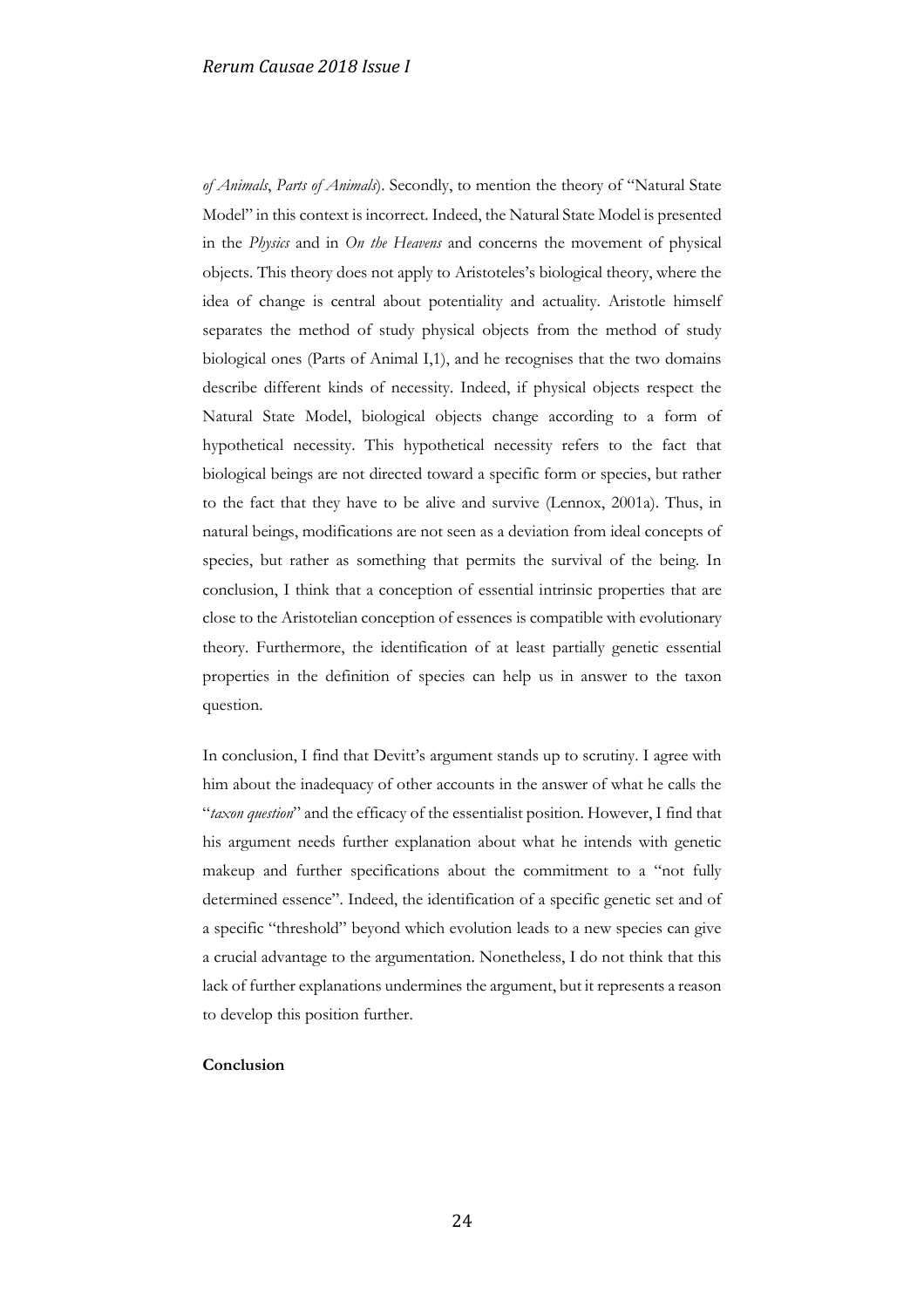In this essay, I have exposed Devitt's paper "Resurrecting Biological Essentialism" (2008) to show that it is possible to sustain essentialism about the definition of biological species. The result of this analysis is that species have essences that are at least partially genetic. Then, I have exposed the major objection to essentialism: variation and change in evolutionary theory. I have tried to answer this objection in two ways. The first one concerns the concept of evolution, the second one the concept of essential properties. In conclusion, Devitt's thesis is sound and that the lack of relation to the identification of "specific genetic set" represents a stimulus for further researches.

# **Bibliography**

- − Aristotle: L'anima (On the Soul), translated by G. Moravia. Bompiani, 2001, Milan
- − Aristotle: Generations of Animals, translated by W. D. Ross, J. A. Smith. *The Works of Aristotle*, The Clarendon Press, 1908, Oxford
- − Aristotle: Metafisica (Metaphysics), Books A(2), Z(4-7), translated by G. Reale. Bompiani, 2014, Milano
- − Aristotle: Motion of Animals, translated by W. D. Ross, J. A. Smith. *The Works of Aristotle*, The Clarendon Press, 1908, Oxford
- − Aristotle: Parts of Animals, translated by W. D. Ross, J. A. Smith. *The Works of Aristotle*, The Clarendon Press, 1908, Oxford Devitt M., 2008, Resurrecting biological essentialism, University of Chicago Press
- − Devitt M. (2008): Resurrecting biological essentialism. *Philosophy of Science*,75, 344-382
- − Devitt M. (2010): Species Have Partly Intrinsic Essences. *Philosophy of Science*, 648-661. The University of Chicago Press on behalf of the Philosophy of Science Association
- Ereshefsky M. (2010a): What's Wrong with the New Biological Essentialism. *Philosophy of Science*, 77 (5), 674-685